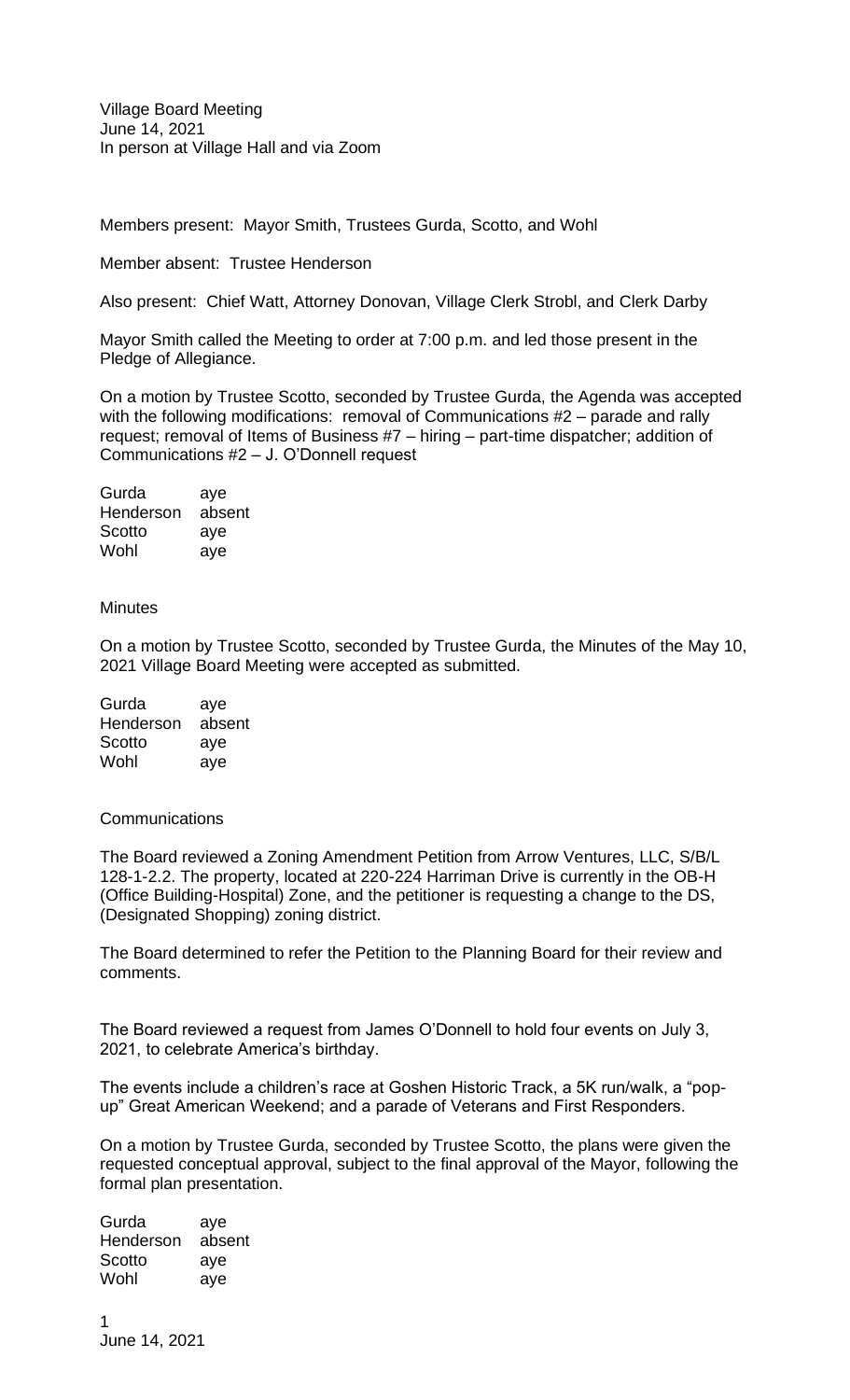## Items of Business

Michele Ries, of M & R Energy Resources Corporation, presented bids for potential electric suppliers.

On a motion by Trustee Wohl, seconded by Trustee Gurda, the Board accepted the following bid for electric supply: 24 months: Direct Energy @ \$0.06391 per KWH.

Gurda aye Henderson absent Scotto aye Wohl aye

On a motion by Trustee Gurda, seconded by Trustee Wohl, Matthew Conner is hereby appointed Part Time Court Attendant for the Village of Goshen at a salary of \$18.28 per hour.

This appointment is effective upon successful completion of pre-employment physical and paperwork.

Gurda aye Henderson absent Scotto aye Wohl aye

On a motion by Trustee Scotto, seconded by Trustee Gurda, bills as examined by members of the Board were approved in accordance with Abstract 2020/2021 number 11, and number 12, check numbers 18984 through 19246 in the amount of \$1,723,980.52.

Gurda aye Henderson absent Scotto aye Wohl aye

The Board reviewed a request from Illuminate Goshen to hold a Summer Concert Series in Church Park on Wednesday evenings in July and August. The concerts will be from 6:30 to 8:30 p.m.

On a motion by Trustee Gurda, seconded by Trustee Scotto, the concerts were approved as requested.

Gurda aye Henderson absent Scotto aye Wohl aye

The Board discussed a request from the Goshen Rotary Club to hold their annual 5k/10k run on Saturday, September 4, 2021. Mayor Smith will contact the Race Director to verify the date, as it is Labor Day weekend.